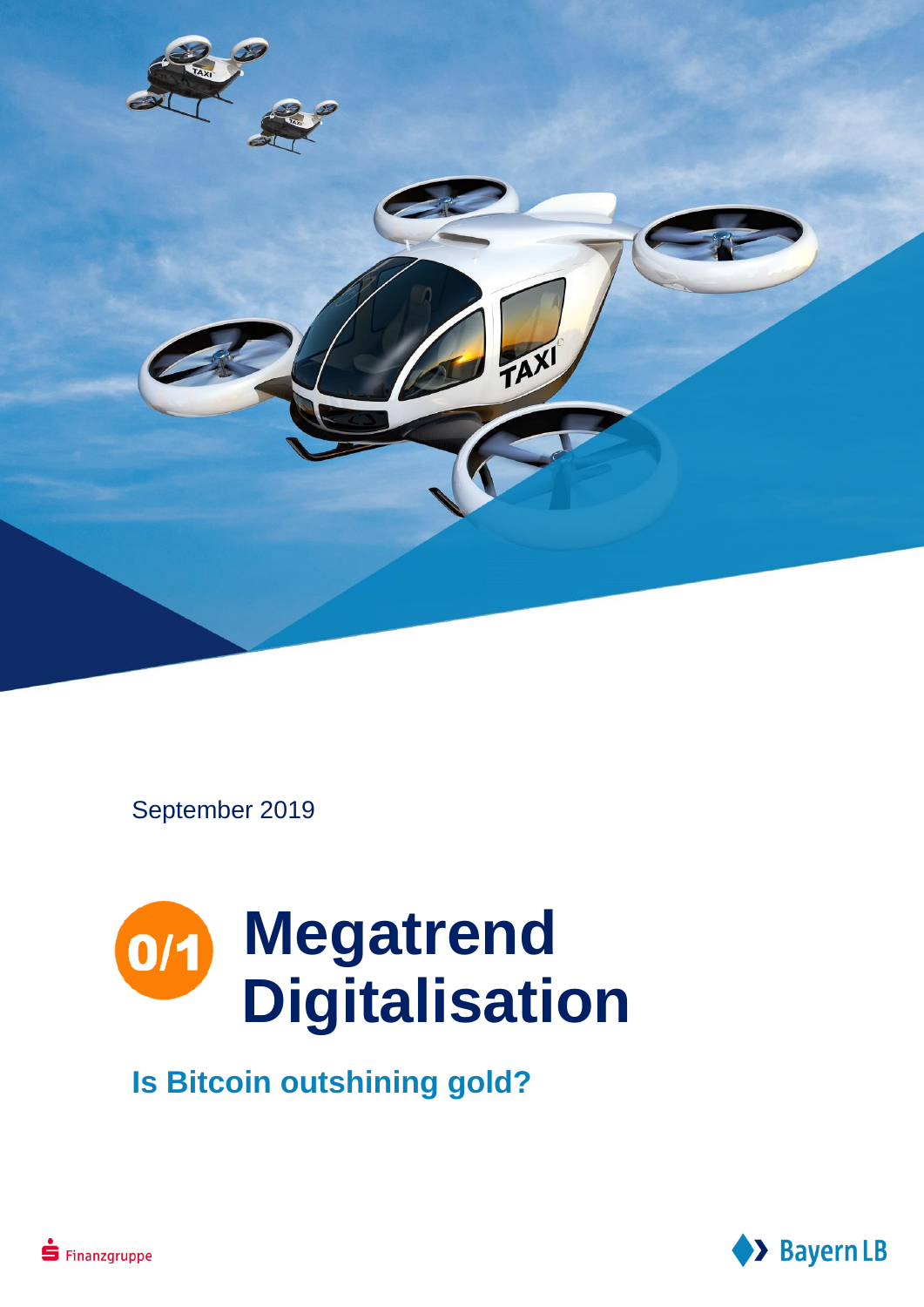## Clear & concise

- The stock-to-flow approach originating in commodity-market analysis serves to quantify the "hardness" of an asset. Applied to Bitcoin, an unusually strong correlation emerges between the market value of this cryptocurrency and the ratio between existing stockpiles of Bitcoin ("stock") and new supply ("flow").
- When it comes to making forecasts on the basis of this model, however, we would counsel caution. For even the best statistical model can fail miserably when seeking to predict the future. A major challenge for the stock-to-flow model is the next Bitcoin halving (50% reduction in supply growth) which is due to take place next year.
- Nevertheless, the stock-to-flow approach is a good heuristic for understanding Bitcoin. It becomes clear that Bitcoin is designed as an ultra-hard type of money. Next year, it will already exhibit a similarly high degree of hardness as gold. In 2024 (when halving is set to take place again), Bitcoin's degree of hardness will again increase massively.
- Whereas gold has had to earn its high stock-to-flow ratio "the hard way" over the course of millennia, Bitcoin's purely digital character enables "supply engineering," which causes the stock-to-flow ratio to rise at a breakneck pace.





Sources: Refinitiv, BayernLB Research

## Historical price of silver Annual averages, US dollars per ounce



Sources: Refinitiv, BayernLB Research

Right around the globe, further extensive loosening measures are to be expected from central banks, and ever greater swathes of the bond universe (currently nearly USD 15 trillion) have yields in negative territory. Not very surprisingly, this is giving a lift to the oldest store of value in the history of mankind: in early September, the gold price (albeit only temporarily, as yet) broke out above the USD 1,550 mark (cf. left-hand chart). As is well known, gold's appeal is that the supply side cannot be increased indiscriminately and, in addition, that the limited annual production of fresh gold ("flow") only adds incrementally to an already very substantial stockpile ("stock"). Accordingly, the yellow metal has a high stock-to-flow ratio, a metric which can be regarded as quantifying the "hardness" of a given asset. As a result, gold is not in any danger of falling into the so-called "easy money trap", where a price increase leads to significantly higher production, which, in turn, dilutes the existing stock to such an extent that a downward price spiral is initiated.

## **Box 1: The Silver Trap**

The Hunt Brothers fell into the "easy money trap" around 1980. They attempted to remonetarise silver, hoping that, by buying up the metal, they could push the price up far enough for it to once again be used as a monetary commodity. Initially, this plan worked out, and speculators significantly reinforced the upward price movement. However, production then adjusted to the new price, and the distinctly higher level of supply caused silver quotations to plunge again (cf. left-hand chart).

The stock-to-flow ratio also serves as a quality criterion for monetary commodities. Historically speaking, it has invariably been the commodity with the highest stock-to-flow ratio at that juncture which has been used as money because this enabled the best value transfer over time. On this score, it is not the limited stock of an asset which plays the dominant role but rather the ratio of stockpiles to current "production." In absolute terms, the stock of palladium, for example, is far smaller than the stockpile of gold (only 5% as high). However, this does not make palladium a harder asset because new production of palladium ("flow") is high in relative terms and, in the event of a price hike, could easily dilute the metal's stockpile ("easy money trap"). Many precious metals which are above all used as industrial metals, such as palladium, display low stock-to-flow ratios, i.e. yearly production roughly corresponds to the initial stock at the beginning of each year.

At this point, it also becomes clear that it is advantageous for a monetary commodity if it has few other uses except as money (means of exchange and store of value). Only in that way can a large stock pile up and be maintained over time.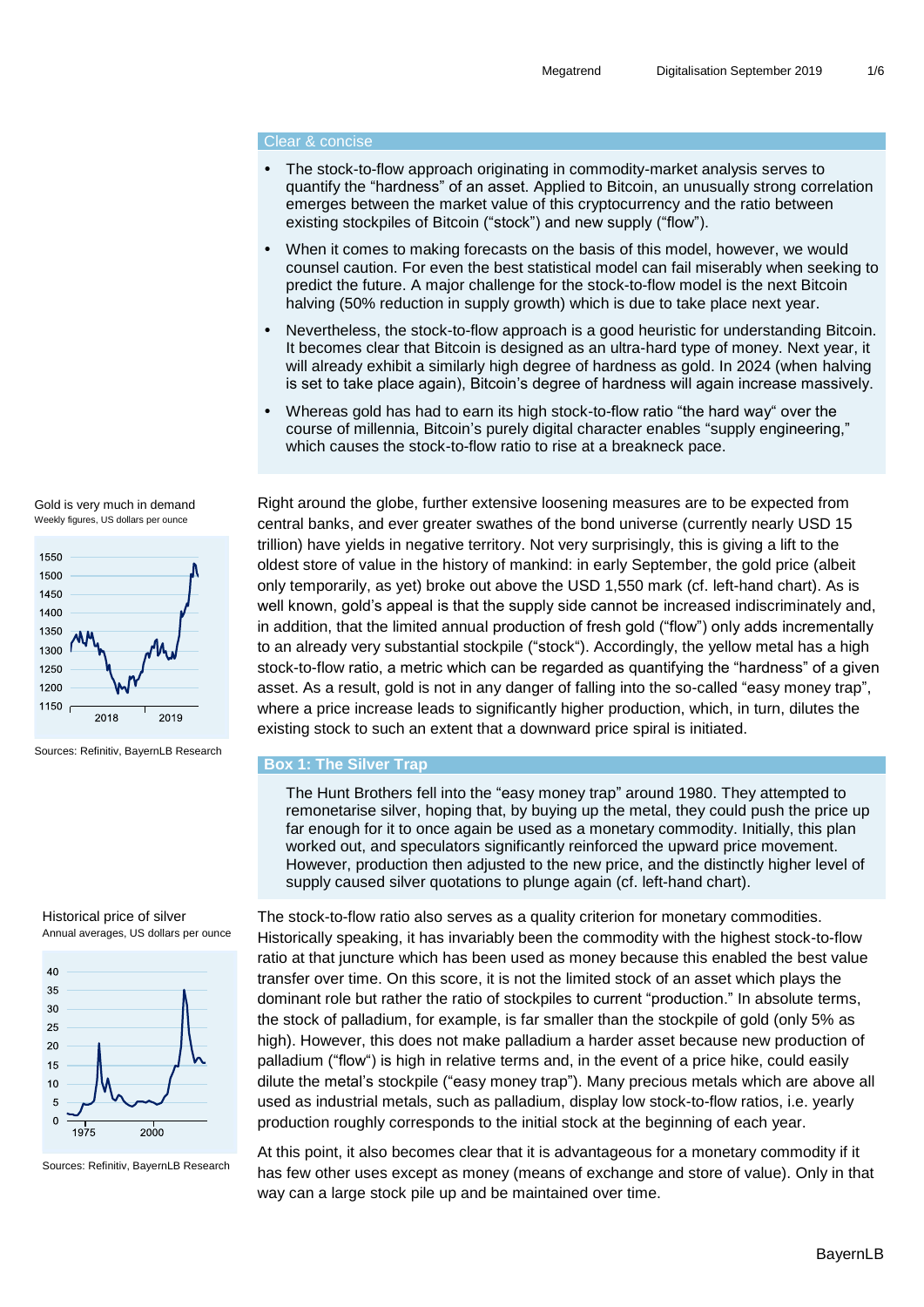▶ The stock-to-flow approach as a model with which to analyse Bitcoin

▶ Satoshi could determine Bitcoin's degree of hardness at will

▶ By contrast, gold's high stock-to-flow ratio has been hard-won

## **The stock-to-flow approach has made inroads into economic analysis of Bitcoin**

After the publication of the book by Saifedean Ammous ("The Bitcoin Standard") the stockto-flow approach - which had its origins in commodity-market analysis - has begun to be used as a tool to analyse Bitcoin. This is in line with the basic idea behind Bitcoin, which was explicitly designed as a new monetary good and geared to precious metal forms of money. Accordingly, new bitcoins cannot be mined indiscriminately. At the same time, Bitcoin is purely digital and is therefore frequently referred to as "digital gold."

The stock-to-flow approach provides a simple quantitative framework for analysing the (price) trend followed by Bitcoin: it is a metric which has a high explanatory power and makes Bitcoin comparable to gold and its closer cousins. In particular, extrapolating Bitcoin's stock-to-flow ratio into the future generates interesting insights: the inference to be drawn is that Bitcoin will already have a similarly high stock-to-flow ratio as gold in the coming year. How is this possible?

## **"Unfair" supply engineering in the case of Bitcoin**

Given that Bitcoin is digital, the supply path could be determined at will at the beginning of the protocol. One could indeed say that the pseudonymous Satoshi "cheated" in his white paper because he specified such a drastic and abrupt decline in supply growth (set to halve every 4 years) that no physical element from the periodic system could possibly keep pace with it. Satoshi's "stroke of genius" was to decouple supply from price and from mining efforts (in Bitcoin's case: computing power). It is worth noting that this "difficulty adjustment" was absent in the case of all Bitcoin's predecessors, e.g. Bit Gold. New bitcoins are generated (on average) every 10 minutes (the current figure is still 12.5). When the price rises (falls) and more (less) computing power enters the system, the difficulty of mining new bitcoins will correspondingly ratchet up (down). This safeguards the targeted bitcoin circulation irrespective of price fluctuations. A further special feature of bitcoin tokens, which is likewise due to their digital character, is that they cannot be hung around people's necks (in contrast, for example, to a gold necklace) or used as an input in production. What would appear, at first glance, to be a disadvantage is, in fact, a feature and not a bug from the point of view of the stock-to-flow approach. Given that there are no other uses at all for bitcoins, no other demand-side developments (e.g. demand for gold in connection with the spread of smartphones) can distort price formation. Due to the deterministic trend in supply, there are naturally no supply-side shocks either (cf. Box 2).

## **Box 2: The Canadian Gold Rush**

Starting in 1896, a total of around 100,000 gold prospectors descended on the Klondike River near Dawson City. Motivated by a striving for material gain but also by the high unemployment in the USA, many adventurers set out for north western Canada. The gold rush lasted until 1899 and enlarged the supply of gold on the world market sufficiently to ensure a temporary decline in the gold price.

Gold has had to earn its high stock-to-flow ratio "the hard way" over the course of millennia. Moreover, there have been no shortcuts for the yellow metal: a higher stockpile could only have accumulated in a shorter space of time if it had been easier to mine gold. In that case, however, gold would not have qualified as a store of value and, in turn, nobody would have held the yellow metal. Only thanks to the high production costs, ample time, and presumably a first-mover advantage (natural gold deposits existed, meaning that the metal was available as a monetary commodity at a very early date) did gold manage to elevate itself into the sole global monetary standard for roughly 30 years, from the mid-1880s until the beginning of the First World War.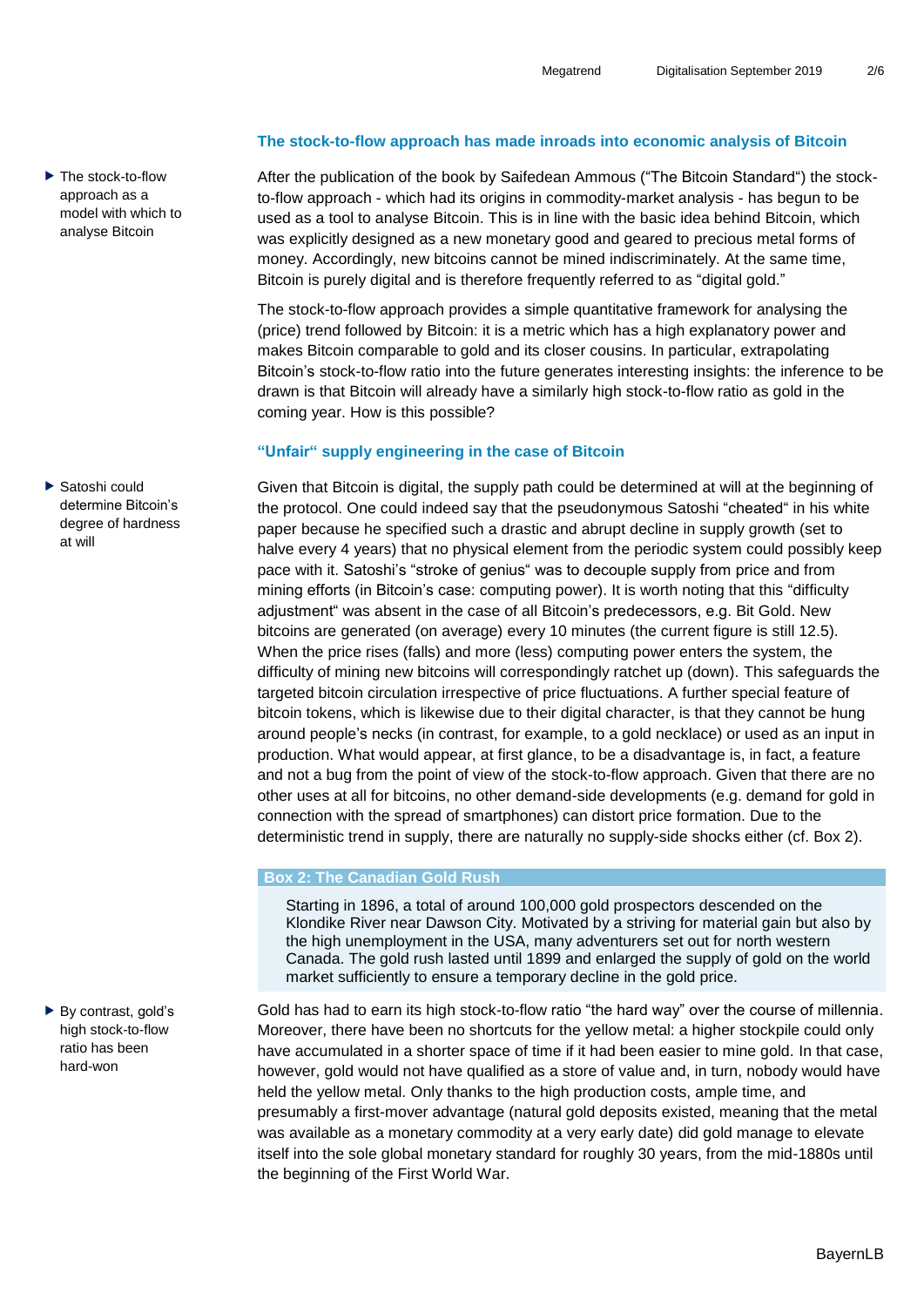Due to the "supply engineering", Bitcoin will probably already succeed in attaining a stockto-flow ratio similarly high to that of gold in the coming year - i.e. within the space of just 11 years. The supply profile determined by Satoshi is guaranteed by a global peer-to-peer network and by the centripetal forces at work within such a network: it is as good as impossible to get the whole network to shift to a new supply profile (i.e. software protocol), especially since the incentives of individual node operators would run counter to an inflationary profile (such a profile would dilute the value of their bitcoins).

## **There is a strong correlation between Bitcoin's market value and stock-to-flow ratio**

In order to demonstrate that Bitcoin's market value can be explained by a stock-to-flow model, we have estimated this relationship econometrically (see the original article "Modeling Bitcoin's Value with Scarcity" by @100trillionUSD, [link\)](https://medium.com/@100trillionUSD/modeling-bitcoins-value-with-scarcity-91fa0fc03e25). The data on the size of the aggregate stock and on additional supply is provided by the Bitcoin blockchain itself (it is, after all, a public database). In this context, it is sufficient to find out the number of blocks because the number of bitcoins per block is known. In addition, we required price data for the independent variable in our analysis (market value). This data has likewise been available since the establishment of Bitcoin exchanges in mid-2010.

In order to validate the plausibility of the estimates we arrived at, we additionally plotted the market capitalisations and stock-to-flow ratios of gold, silver, platinum and palladium. Our sources here were the standard publications reporting stocks and production volumes. The special problem confronting us here was to decide what is the appropriate production figure for each commodity. So as to keep the data-collection process simple, we only regarded mining output as production, i.e. the process which propels the raw material to above ground-level or, in other words, which adds a new commodity to the economic circuit.

## Bitcoin is hard on gold's heels

Logarithmic scales, x-axis: stock to-flow ratios, y-axis: market capitalisation in US dollars



Sources: BayernLB Research, bitcoinblockhalf.com (Bitcoin), Gold.org (gold), platinuminvest.com (platinum), Statista.com (palladium), bullionbypost.co.uk (silver), Refinitiv

One problem encountered when collecting stock data involves "lost coins" (or, to be more precise, lost private keys), because nobody knows how many have vanished. In our calculations, we have assumed one million (i.e. the 1 million bitcoins allegedly owned and not drawn on by Satoshi himself). The same uncertainty does, of course, exist about precise stock levels in the case of precious metals.

A linear regression of the (logarithmised) data generates the correlation which can be seen in the chart above left: Bitcoin's market value increases in a linear fashion as the stock-to-

- ▶ Data on the size of the aggregate stock of Bitcoins is easy to gather
- ▶ Collecting data on raw materials is a rather more complicated affair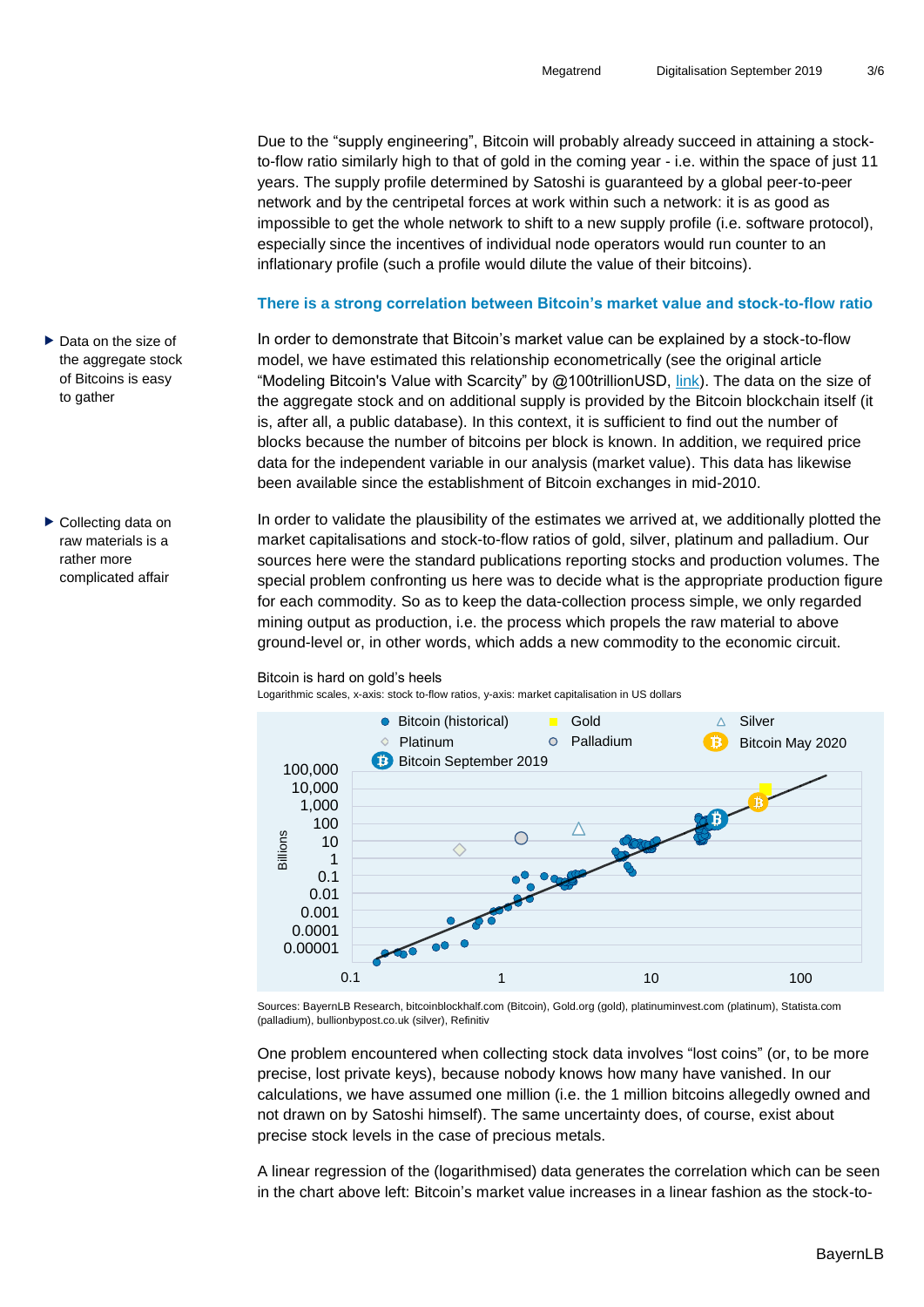flow ratio rises. Or to put the point differently: the harder Bitcoin is, the greater the value attributed to it. The (blue) points lying close to the regression line already show that the correlation is very close. Test statistics confirm this as well. For all those interested in econometrics, it is worth pointing out that this is not a "spurious regression" in which the test statistics are unreliable because the variables are cointegrated meaning they share a common stochastic trend. To invoke the famous explanation of cointegration using the example of the drunk and her dog (see "A Drunk and Her Dog: An Illustration of Cointegration and Error Correction" by Michael Peter Murray, [link\)](https://www.researchgate.net/publication/254330798_A_Drunk_and_Her_Dog_An_Illustration_of_Cointegration_and_Error_Correction), a simple way of putting it is that the stock-to-flow ratio is the road on which a drunkard (Bitcoin's market value) staggers around without ever crashing out through the road barriers (see "Falsifying Stockto-Flow As a Model of Bitcoin Value" by @phraudsta for this analogy and an extensive cointegration test documentation, [link](https://medium.com/@phraudsta/falsifying-stock-to-flow-as-a-model-of-bitcoin-value-b2d9e61f68af) and "Reviewing 'Modelling Bitcoin's Value with Scarcity' – Part II: The hunt for cointegration" by @BurgerCryptoAM for another cointegration test documentation, [link\)](https://medium.com/burgercrypto-com/reviewing-modelling-bitcoins-value-with-scarcity-part-ii-the-hunt-for-cointegration-66a8dcedd7ef).

If one takes a closer look at the chart, it is striking that platinum, palladium and silver are all lying clearly above the regression line. This suggests that their market value is primarily or, at least strongly - based on their utility value (as industrial metals) and that they command only low monetary premiums. By contrast, gold is to be found pretty close to the regression line, which is only logical: in the case of the yellow metal, it is exactly the other way round - it is in heavy demand as a store of value but subject to little industrial demand.

- The most intriguing question, of course, is what the future will bring. What is certain is that Bitcoin's stock-to-flow ratio will increase drastically in May 2020 - i.e. after the next halving - from around 25.8 at the moment to almost 53. By contrast, gold's stock-to-flow ratio (currently in the vicinity of 58) will only be insignificantly (if at all) higher next May. If the May 2020 stock-to-flow ratio for Bitcoin is factored into the model, a vertiginous price of around USD 90,000 emerges. This would imply that the forthcoming halving effect has hardly been priced into the current Bitcoin price of approximately USD 8,000 (the current model value is roughly USD 7,500).  $\blacktriangleright$  Bitcoin is poised to take a big leap forward in 2020
- $\blacktriangleright$  The model is going to have to face a major acid test in the coming year

## **Conclusion: Bitcoin was conceived to be an even harder asset than gold**

As a forecaster, one knows only too well that even the best statistical model can fail miserably when attempting to predict the future. Undoubtedly the biggest acid test for the stock-to-flow model will be next year's halving. In the meantime, the stock-to-flow approach will serve, at any rate, as a good heuristic for understanding Bitcoin. It becomes clear that Bitcoin has been conceived as an ultra-hard type of money. In 2024 (when the next halving is due to take place), its degree of hardness will inexorably increase even further, to a level unprecedented in human history (a stock-to-flow ratio of more than 100!). Nobody really knows what repercussions such a monetary standard would have. Only one thing is clear: if Bitcoin is indeed to become the money of the 21st century, it will be because its properties (above all its high degree of hardness) have been preferred to those of alternative types of money - after all Bitcoin is a completely open monetary system operating on a purely voluntary basis.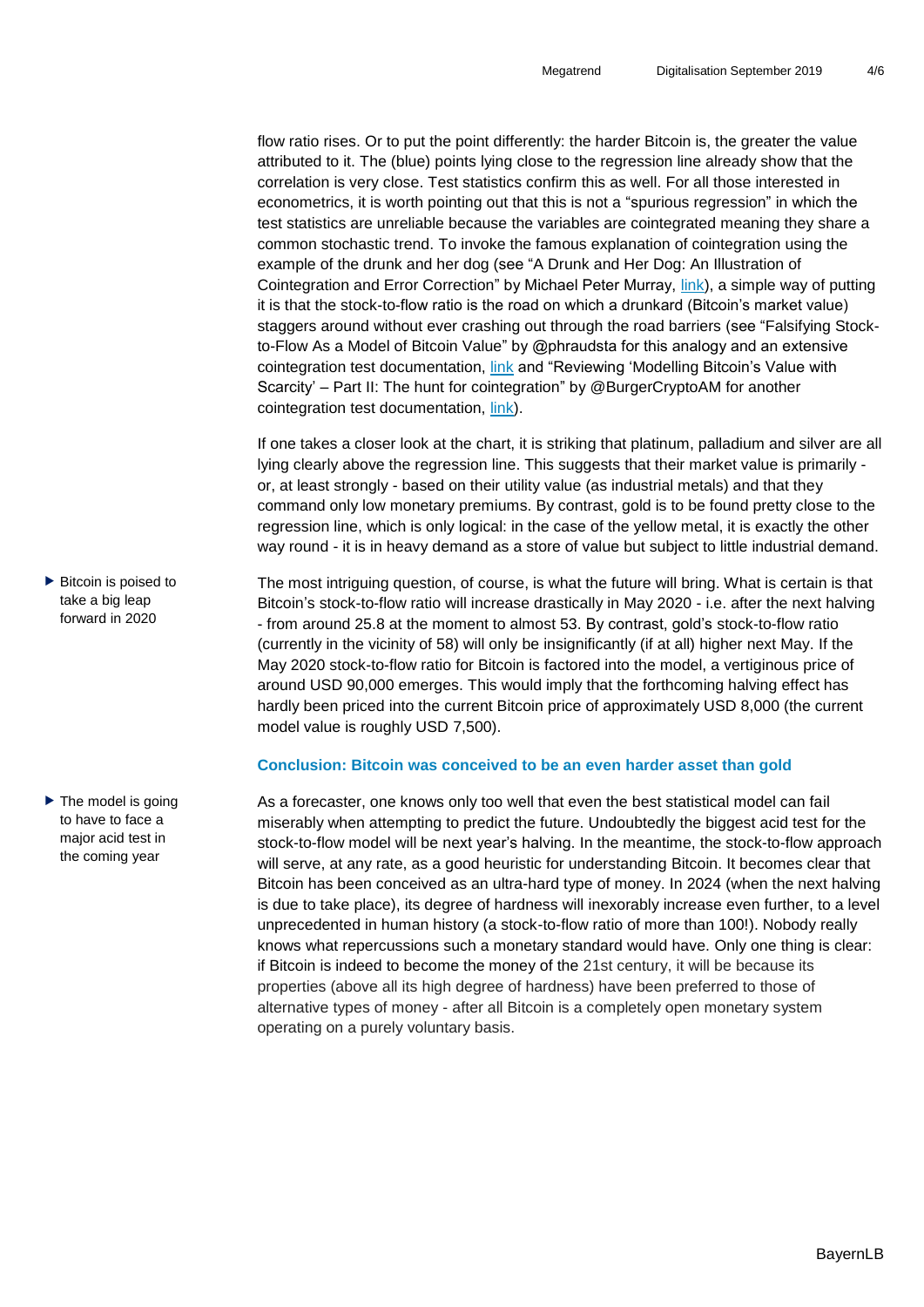## **Your contacts at BayernLB Research**

## **BayernLB Research**

 **Dr. Jürgen Michels, Chief Economist and Head of Research, -21750 Anna Maria Frank, -21751**; Secretary **Ingo Bothner, -21787**; Media Engineering, Business Management **Christoph Gmeinwieser, -27053**;CIIA, Business Management

Euro area, ECB, Germany

G10 currencies, UK, Switzerland **Alexander Aldinger, CFA, -24877** 

US/Fed **Dr. Norbert Wuthe, -27209**

 **Wolfgang Kiener, -27058** G10 & CEE-Currencies **COVER ENGINEERING** Covereds & Financials

Commodities Covered Bonds

Real estate **Insurance** 

**Country Risk & Sector Analysis** Banks

## **Contry Risk Analysis Controller Controller Stefan Voß, -21808**

**Dr. Alexander Kalb, -22858** Banks Western Europe, South America **Manuel Schimm. - 26845 Credits** 

Asia, North America, **Pia Ahrens, -25727**

Gebhard Stadler, CFA, -28891 Corporate Bonds & SSD, Strategy Eastern Europe/CIS, Central America **Matthias Gmeinwieser, CIIA, -26323** Verena Strobel, -21320 **Verena Strobel, -21320** Corporate Bonds & SSD

**Wolfgang Linder, -21321** Corporate Bonds & SSD Automotive, Chemicals, Pharmaceuticals, Aviation, Basis Resources & Steel, Oil & Gas, Transportation **Equity Market Thomas Peiß, -28487 Manfred Bucher, CFA, -21713** Construction, Technology, Engineering, Utilities, Telecoms, Media, Retail **Technical Analysis** 

 **Economics Economics Investment Research Dr. Stefan Kipar, -27346** Dr. Johannes Mayr -21859

**Manuel Andersch, -27448 Rates Strategy, Government Bonds, SSA** 

 **Charlotte Heck-Parsch, -23929 Asja Hossain, CFA, -27065** 

 **Andreas Speer, -21305 Alfred Anner, CEFA, -27072 Dr. Sebastian Schnejdar, -26386 Dr. Ulrich Horstmann, CEFA, -21873 Georg Meßner, CFA, -26396 Hubert Siply, -21307 Emanuel Teuber, -27070**

Covered Bonds

Middle East, Africa **Miraji Othman, -25888** 

**Strategy Sector Analysis Christian Strätz, CEFA, CIIA, -27068**

 **Hans-Peter Reichhuber, -21780**

## **Value Investing & Behavioral Finance**

 **Dieter Münchow, -23384** Equity Market/Strategy

E-mail: firstname.lastname@bayernlb.de Phone: +49 89 2171 + extension number